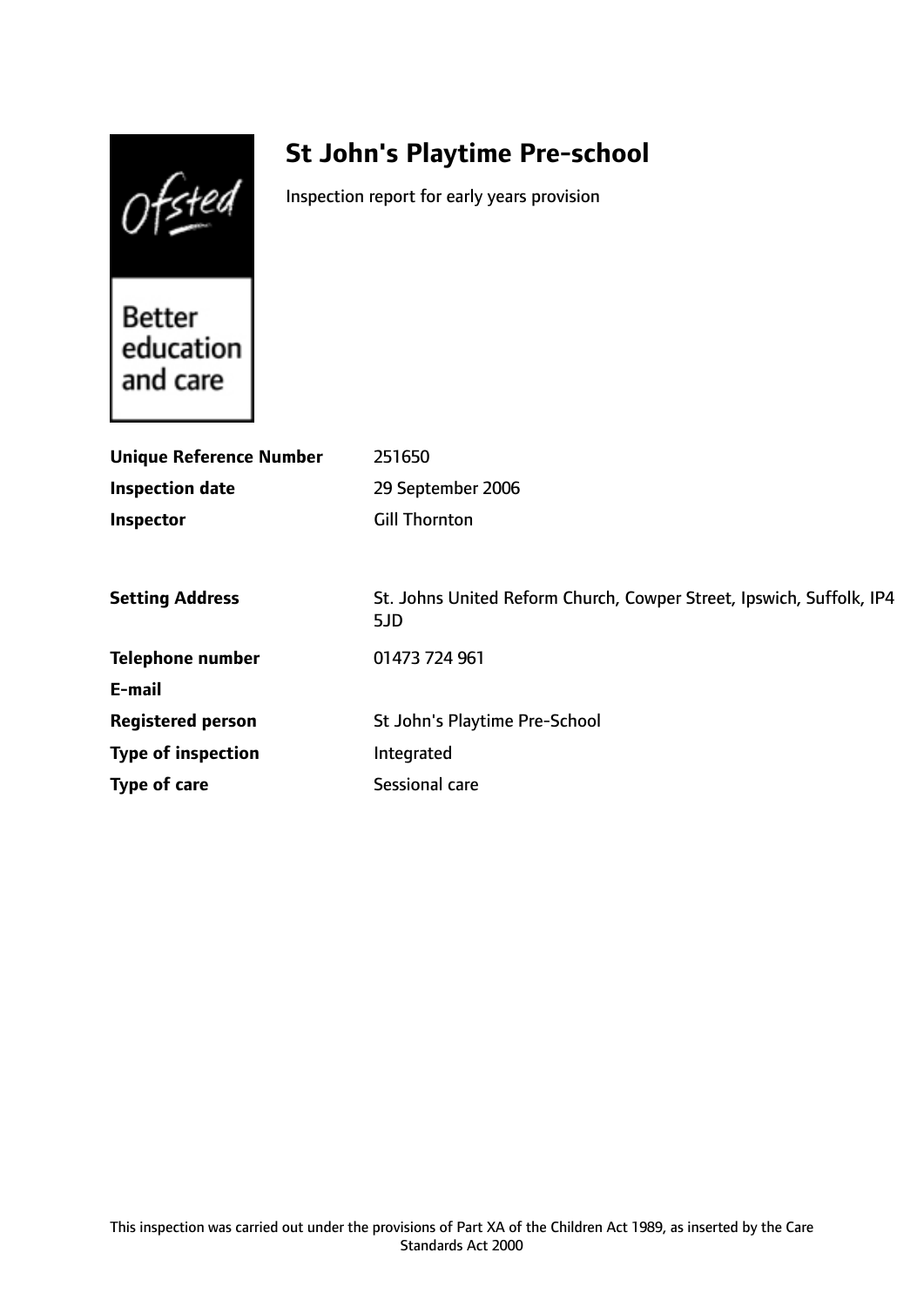# **ABOUT THIS INSPECTION**

The purpose of this inspection is to assure government, parents and the public of the quality of childcare and, if applicable, of nursery education. The inspection was carried out under Part XA Children Act 1989 asintroduced by the Care Standards Act 2000 and, where nursery education is provided, under Schedule 26 of the School Standards and Framework Act 1998.

This report details the main strengths and any areas for improvement identified during the inspection. The judgements included in the report are made in relation to the outcomes for children set out in the Children Act 2004; the National Standards for under 8s day care and childminding; and, where nursery education is provided, the *Curriculum guidance for the foundation stage.*

The report includes information on any complaints about the childcare provision which Ofsted has received since the last inspection or registration or 1 April 2004 whichever is the later.

# **The key inspection judgements and what they mean**

*Outstanding: this aspect of the provision is of exceptionally high quality Good: this aspect of the provision is strong Satisfactory: this aspect of the provision is sound Inadequate: this aspect of the provision is not good enough*

For more information about early years inspections, please see the booklet *Are you ready for your inspection?* which is available from Ofsted's website: *www.ofsted.gov.uk.*

# **THE QUALITY AND STANDARDS OF THE CARE AND NURSERY EDUCATION**

On the basis of the evidence collected on this inspection:

The quality and standards of the care are good. The registered person meets the National Standards for under 8s day care and childminding.

The quality and standards of the nursery education are satisfactory.

# **WHAT SORT OF SETTING IS IT?**

St. John's Playtime Pre-School is managed by a voluntary management committee made up of parents of children at the pre-school. It has been running for over 25 years and registered in its present form in 1992. The pre-school operates from two rooms in the United Reform Church in Ipswich. A maximum of 16 children may attend at any one time. The group is open each weekday during school term time from 09:15 to 11:45.

There are currently 27 children from two to five years on roll. Of these, 21 children receive funding for early education. Children attend for a variety of sessions and come from the local area. The group currently supports a small number of children with learning difficulties and/or disabilities and also supports a small number of children who speak English as an additional language.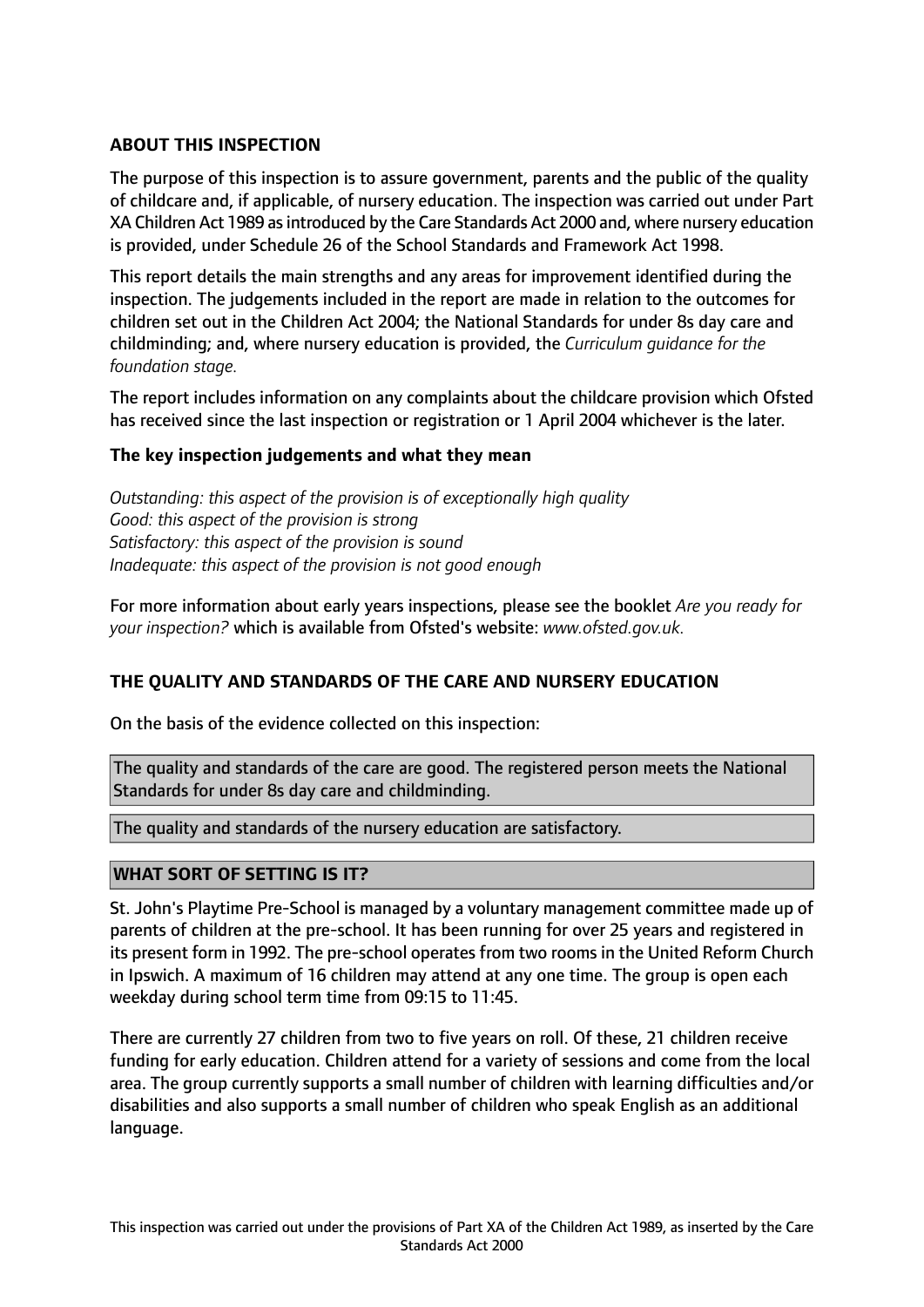The group employs five members of staff. Of these, four hold appropriate early years qualifications and one is working towards a qualification. The group receives support from the Local Authority and is a member of the Pre-school Learning Alliance.

# **THE EFFECTIVENESS OF THE PROVISION**

# **Helping children to be healthy**

The provision is satisfactory.

Children are beginning to learn the importance of good health and hygiene practices through the regular routines of the session. For example, staff ensure children wash their hands thoroughly after using the toilet and before snack time and older children refer to the need to 'wash away the germs'. Children's health is promoted because staff have attended food hygiene training and sound procedures are in place regarding food preparation to prevent the spread of infection.

Children receive appropriate care if they are ill or have an accident. Staff are well informed about children's individual health care matters and all the required documentation and consents are in place to support this. All staff have attended first aid training and are aware of the correct procedures for giving medication and recording accidents and a well stocked first aid kit is readily available. This enables staff to respond appropriately in the event of a medical emergency.

Children's dietary needs are met through the provision of a mid-morning snack that takes account of their individual dietary requirements and preferences. Staff encourage children to try different fruits such as pear, banana or grapes. However, they all then routinely have a biscuit, with no clear discussion about healthy foods, which gives them rather mixed messages about healthy eating. Children are able to freely access drinking water throughout the session to ensure they are not thirsty.

Children have good opportunities to take part in daily physical play activities that contribute to a healthy lifestyle. The group have no outdoor area, but successfully use the church hall for a range of planned activities to promote children's large and small physical skills. For example, a well organised 'gym trail' during which children take part in various tasks including doing 'bunny hops', crawling through a tunnel, throwing bean bags or building a tower of bricks.

# **Protecting children from harm or neglect and helping them stay safe**

The provision is good.

Children are cared for in a safe and secure indoor environment. The church entrance lobby is manned during pre-school sessions to prevent unauthorised access to the building and staff closely monitor children's arrival and departure to promote their safety. Children's risk of accidental injury is minimised because staff take steps to reduce risks. For example, carrying out daily visual safety checks and ensuring the main playroom is well laid out so that children can move freely and safely between activities. Staff follow sound routines when escorting children to the toilets and well implemented policies support children's safety and welfare.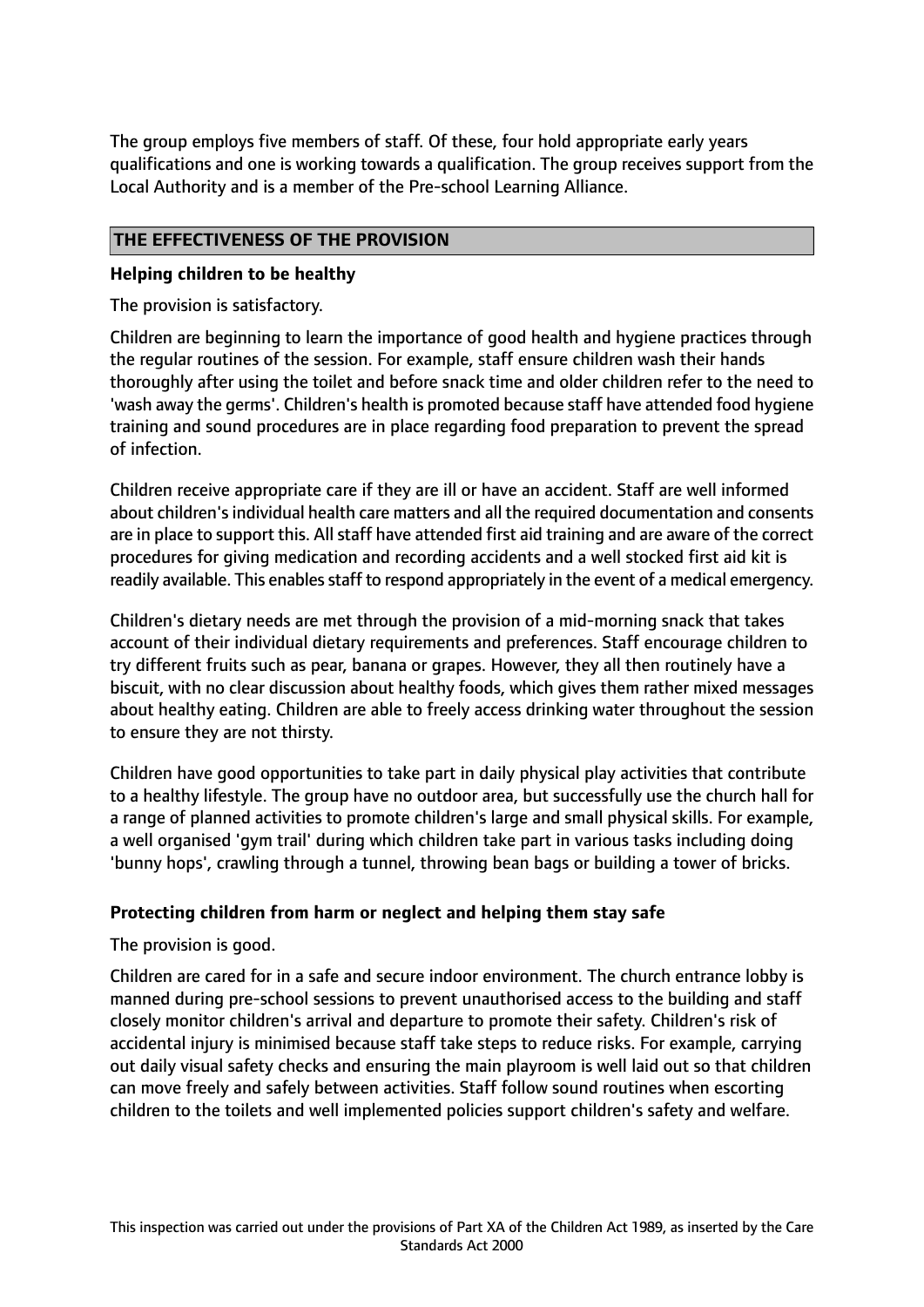Staff prepare the room before the children arrive to provide them with a suitable range of toys and equipment which meet safety standards. The playroom is bright and welcoming with posters and displays featuring current themes such as the farm and harvest. Children learn about keeping safe through planned activities and visitsin to the group, for example, from the 'lollipop lady'. Sound procedures are followed on outings, including having high adult to child ratios and ensuring children understand the group's safety rules. For example, holding onto the 'safety rope' when walking to a nearby garden for an Easter Egg hunt.

Children's welfare is safeguarded and promoted because all staff have attended safeguarding children training and are aware of the correct procedures to follow if they have a concern. Children are cared for by adults who are vetted and have the relevant experience, knowledge and skills to ensure children's safety is promoted.

# **Helping children achieve well and enjoy what they do**

The provision is satisfactory.

Children are happy and settle well. They spend their time playing purposefully with the balanced range of toys and equipment set out around the room. After participating in a brief registration session the children are eager to take part in activities that interest and stimulate them, such as the ever popular playdough or the selection of resources on the graphics table. Children are familiar with the clear routines and timing of sessions which helps them develop their confidence and self-esteem. For example, at snack time they all confidently collect their own cup and plate before sitting down.

Children make positive relationships with staff who are supportive and caring and take time to listen to them, this helps children develop their sense of self worth as they know staff value their contributions. Most children are confident to join in with circle time activities, such as when contributing to the weather chart.

Staff have attended 'Birth to three training' to help them support the small number of children on roll that are aged under three. They have started to reflect the framework in their planning and in younger children's records of progress. Staff are sensitive to the needs of younger children and comfort them sensitively to help them settle, for example, ensuring a child had their 'cuddly'.

The quality of teaching and learning is satisfactory.

Staff use their understanding of the Foundation Stage and how children learn to provide a suitable range of activities balanced across the six areas of learning. Planning identifies appropriate learning intentions based on appropriate stepping stones. However, adult focused activities are not always clearly adapted to take account of children's individual stage of development and evaluations do not inform future planning. Staff use a good variety of teaching methods to help children make progress and adapt their questioning skills to take account of individual children's level of understanding and interest. Children respond well to staff's use of props, such as a Peter Rabbit puppet to keep their attention during story time or ribbons to use as 'worms' while singing 'Wiggly Woo'.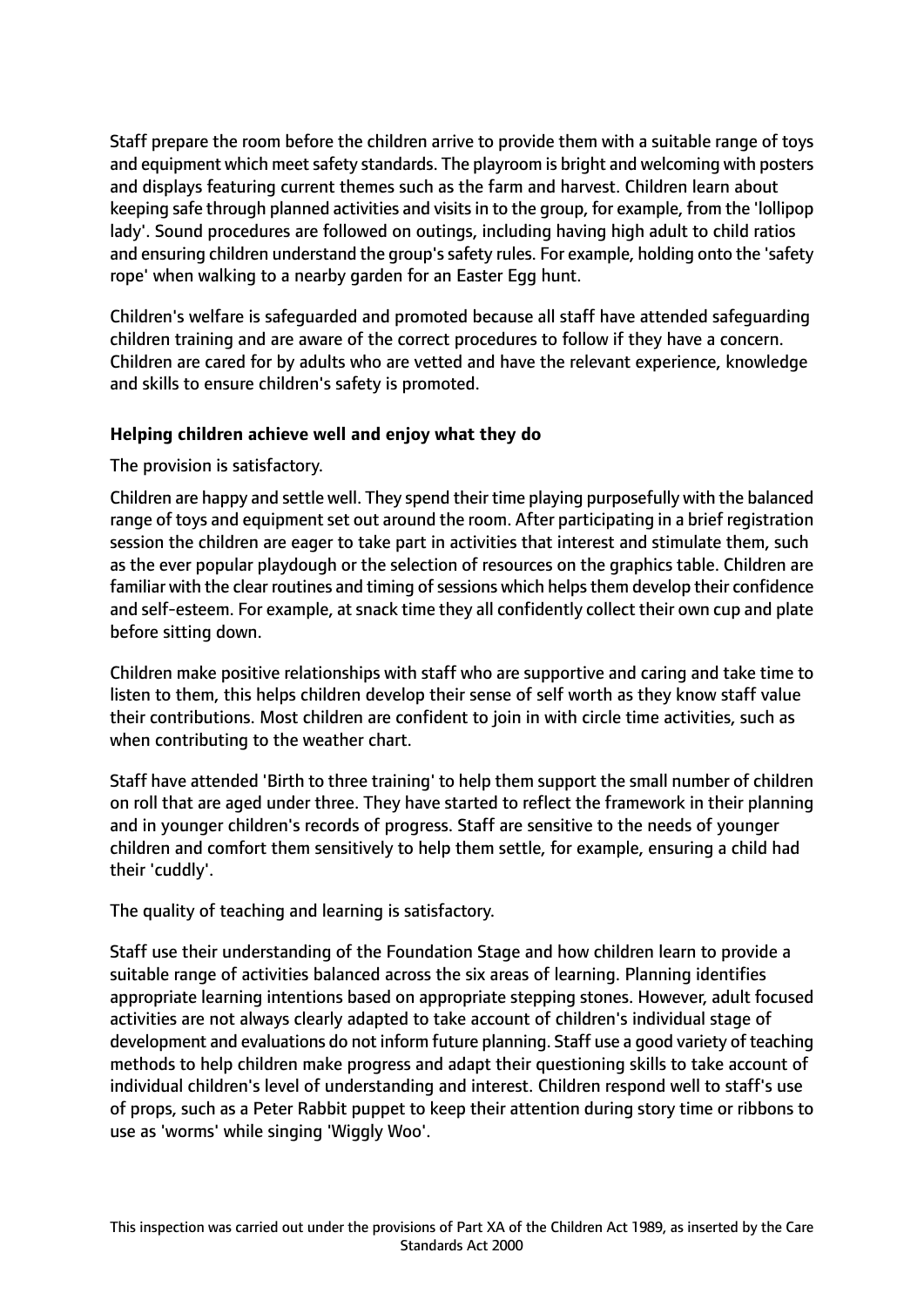Children are making satisfactory progress towards the early learning goals. Staff give children clear explanations of what is planned each day and follow routines which the children are familiar with to encourage their participation, for example, when clapping out the 'number of the week'. Children's progress through the stepping stones is monitored in their 'Step by Step' records of progress and staff are instigating a system of making brief observations to add more meaning to these. Staff provide children with a welcoming environment which reflects most children's backgrounds and sections of the wider community.

Children enjoy their time at the pre-school and have a positive attitude to learning. They are sufficiently confident and self assured to work and play independently or in small groups. Children understand the rules of the group, for example, they remind each other that 'we share at playgroup'. Staff encourage them to develop self-care skills when putting on their shoes and coats at home time.

Children are becoming confident communicators and are generally eager to join in with circle time activities such as the 'letter of the week', with more able children confidently identifying words starting with that letter, although staff do not routinely emphasise initial letter sounds. Children have opportunities to recognise their own names and enjoy using mark making resources at the graphics table and in the role play area to encourage their understanding of writing for a purpose. Children listen and respond to stories at circle time and borrow a book to share at home to promote their enjoyment in an increasing range of books.

Most children can count confidently to ten with staff support and they take part in many planned and spontaneous activities to develop these skills. They enjoy joining in with number rhymes such as 'Ten Fat Sausages' and staff encourage them to work out 'how many are left' which more able children do very confidently. However, there are missed opportunities for estimating and combining groups of objects during daily routines and activities. Children have some opportunities to use and recognise numerals but this does not regularly feature in their plans.

Children enjoy operating a good range of resourcesin the home corner to stimulate their interest in everyday technology such as a microwave, vacuum cleaner and electronic till. The group have recently purchased a computer and are excitedly awaiting delivery of a child sized storage unit so the children will be able to use it on a daily basis. Children have opportunities to explore and investigate different materials such as shaving foam and jelly and enjoy cooking activities such as making buns or cheese scones. They enjoy using construction sets and equipment such as scissors and playdough tools to develop their hand to eye coordination.

Children engage in imaginative role play activities based on their own first hand experiences in the well resourced role play area. Staff plan a range of role play situations such as a post office or doctor's surgery to extend their ideas. Children join in enthusiastically with their favourite songs and action rhymes, particularly 'sleeping bunnies'. Children explore colour at the painting easels and take part in planned, mostly adult-led craft activities, which give children limited free access to a range of media and resources of their own choosing to allow them to experiment and explore their own ideas and creativity.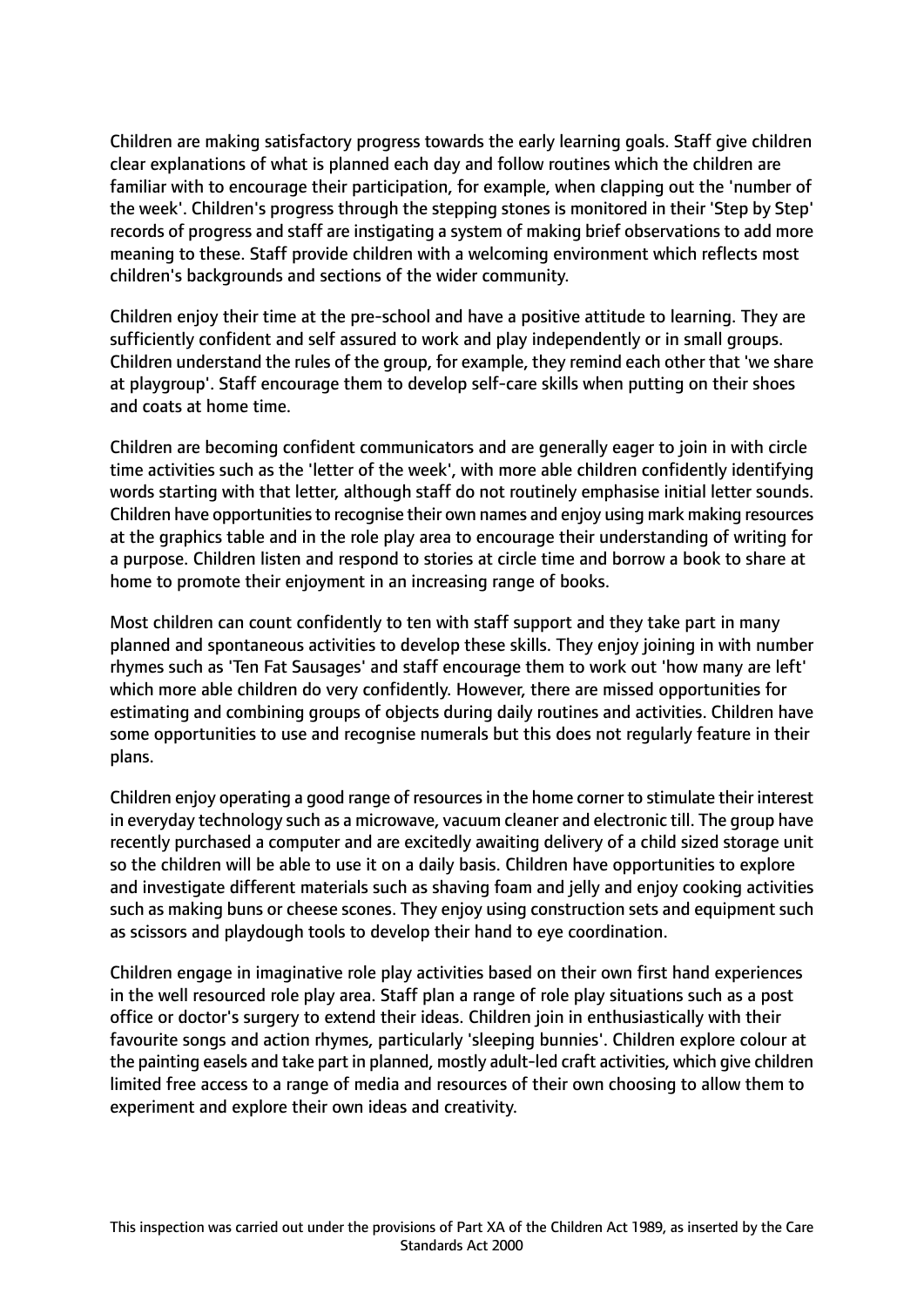# **Helping children make a positive contribution**

The provision is good.

Children are welcomed into the group and valued by staff who respect their individuality, which helps them develop a sense of belonging. All children have equal access to toys and equipment which meet their individual needs, so they can become confident and independent. The group have appropriate procedures in place to support children with English as an additional language and work closely with parents to help their children settle and understand the routines of the pre-school.

Children learn about their local community during occasional outings, or through discussing what they have seen on the way to pre-school and becoming involved in celebrations within the church such as the Harvest festival. Children become aware of the wider society through access to resources such as puzzles and books reflecting a positive view of diversity. They learn about festivals such as Christmas, Ramadan and Chinese New Year, when they enjoyed trying to eat noodles with chopsticks. The setting has effective arrangements in place to support children with learning difficulties and/or disabilities and works closely with parents and other professionals to ensure children's specific needs are met.

Children's spiritual, moral, social and cultural development is fostered.

Children benefit from the positive relationships staff develop with their parents who are very complimentary about the group, they praise the sensitive and committed staff and the progress made by their children. Parents find staff approachable and available to share information verbally on a daily basis to ensure children's changing needs are met. Parents are very involved in the group, they regularly help on the parent rota and form an active committee. All the required documentation and consents are in place to ensure children are cared for according to their parents' wishes.

Partnership with parents and carers of children receiving nursery education is satisfactory.

Parents value the annual parent consultations where they discuss children's progress and their written reports with their keyworker. Parents are aware that they can ask to see their children's records of progress at any time, but there are no formal opportunities for them to contribute to these or share information on their children's starting points. Parents receive good information about the provision, including the Foundation Stage, via a welcome booklet and regular informative newsletters keeping them up to date on the running of the group. In addition, the pre-school notice board contains meaningful information for parents, including a folder containing all the groups polices and procedures and a notice encouraging them to borrow the Foundation Stage video.

# **Organisation**

The organisation is good.

The good organisation of time, space and resources combined with good adult to child ratios and effective staff deployment positively supports children's care, learning and play. Staff work well together as a successful team, they know each others roles and responsibilities and follow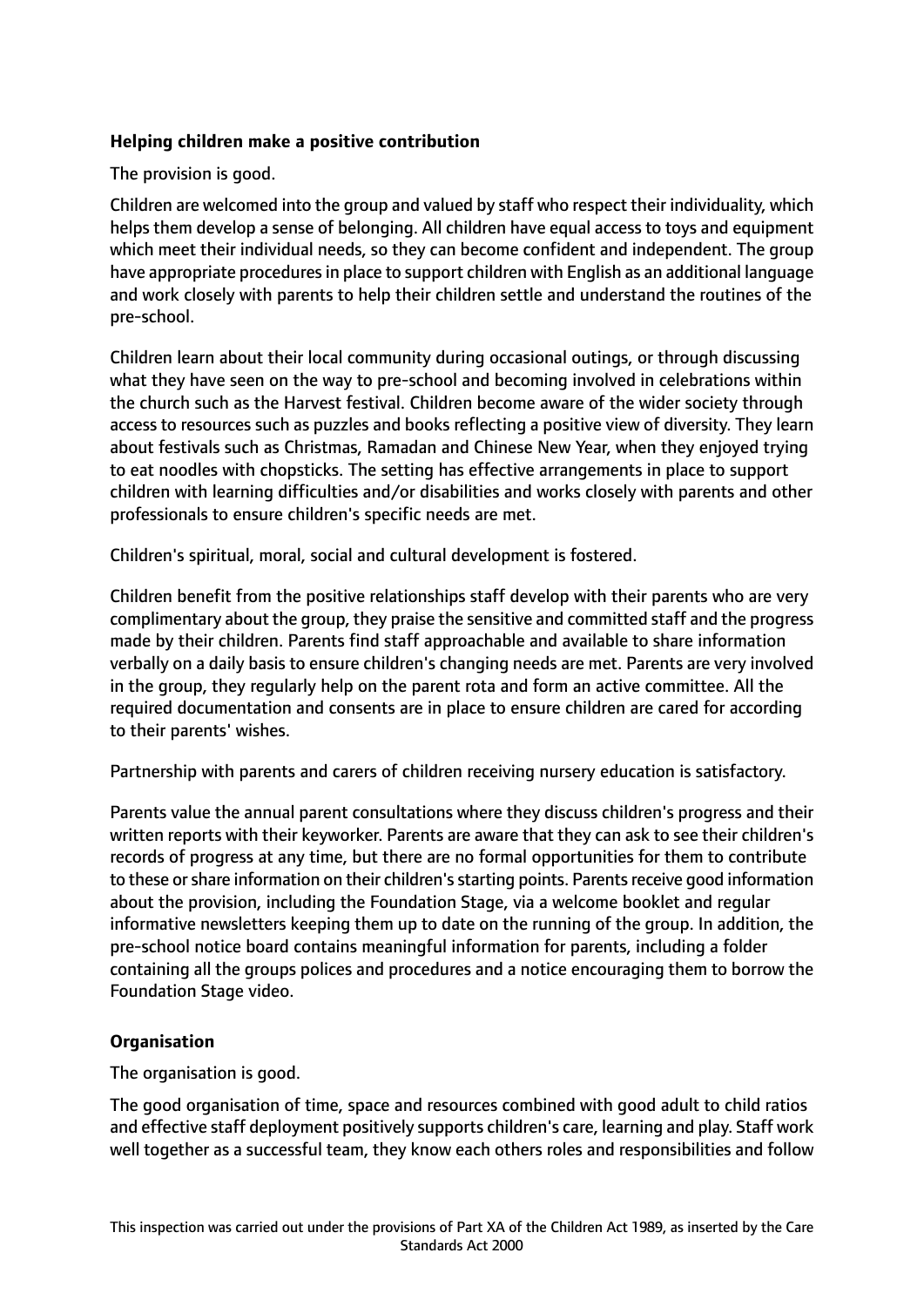clear routines to which the children respond well. Robust recruitment and vetting procedures ensure children are well protected and cared for by qualified staff with a sound knowledge and understanding of child development.

Well-organised operational policies and procedures are in place and work in practice to promote children's good health, safety, enjoyment, achievement and their ability to make a positive contribution. Overall, the provision meets the needs of the range of children for whom it provides.

The leadership and management of nursery provision is good.

The strong leadership and management together with the dedication of staff and committee has enabled the group to make substantial improvements to the provision. Staff have successfully acted upon advice received from their Early Education Support Teacher, with the full backing of the committee to monitor and evaluate the provision for nursery education. A clear system of staff appraisals is in place to identify areas for professional development and further areas for improvement. Staff have attended a wide variety of Foundation Stage workshops and they are using the knowledge gained from this training to update and enhance the provision of nursery education.

# **Improvements since the last inspection**

At their last inspection the group agreed to improve documentation to meet the regulations in the National Standards. All policies and procedures have been updated effectively to support and enhance children's welfare.

The group had significant weakness at their last nursery education inspection with three substantial key issues to address. They were asked to improve the planning and organisation of resources to provide a broad based Foundation Stage curriculum to enable children to experience challenge and progress in their overall learning. Staff have been working closely with their Early Education Support Teacher to reorganise the learning environment supported by appropriate resources and they have attended numerous workshops to improve their practice and therefore the overall curriculum to enhance the provision of Nursery Education.

They were also asked to develop short term planning to include adequate learning intentions, including the grouping of children, the adaptation of activities and opportunities for evaluation. Weekly short term plans now identify learning intentions based upon appropriate stepping stones balanced across the six areas of learning, showing group sizes and some adaptation. Adult focused activities include some differentiation but are not clearly adapted to take account children's individual stages of development and evaluation is somewhat inconsistent, this continues to be an area for improvement.

They also agreed to review assessment records and encourage parents to contribute to them. Step by Step records of progress are now completed by children's key workers to monitor their progress through the stepping stones, these are shared with parents during consultation